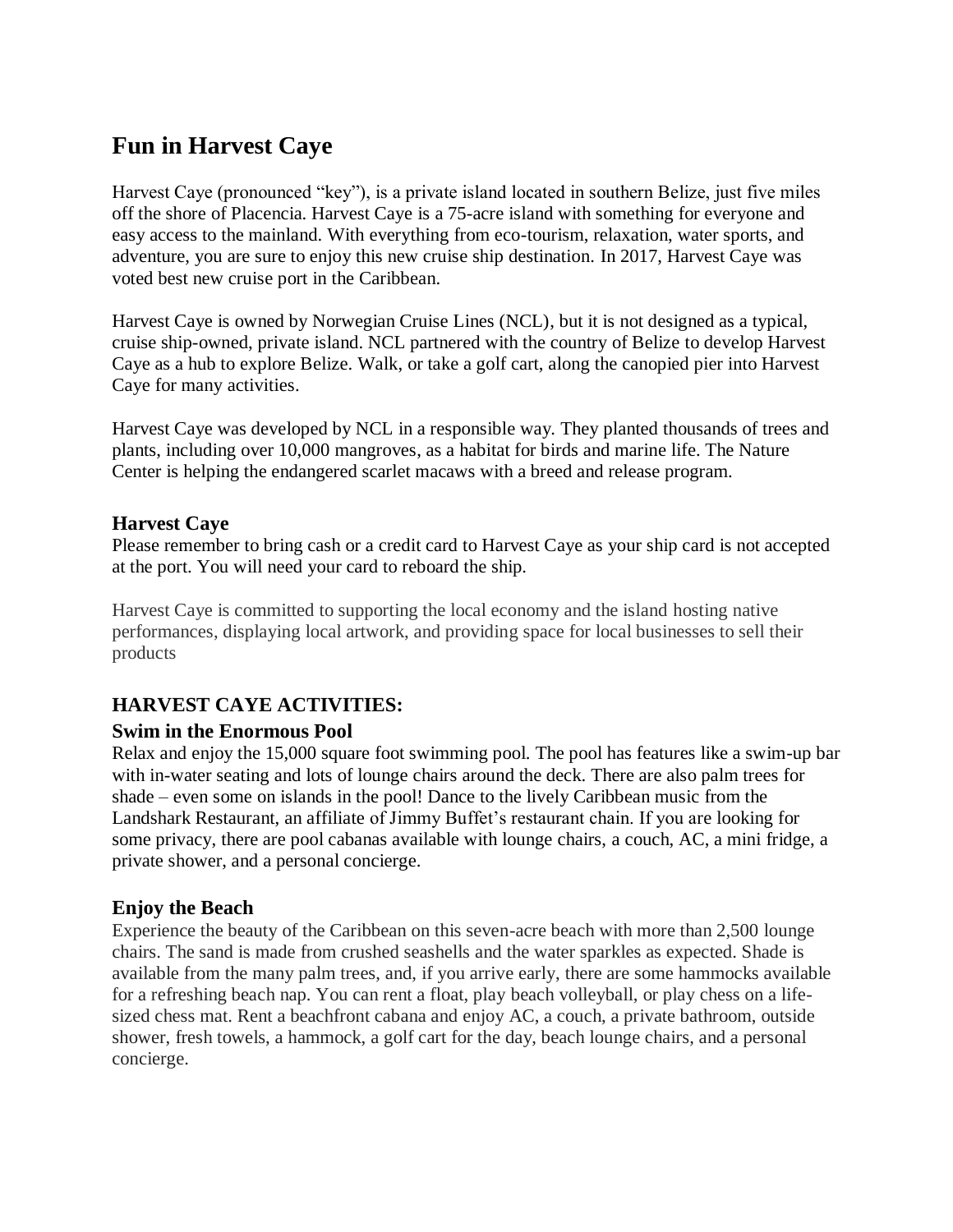### **Play at the Kids Splash Pad**

The kids' splash zone is filled with slides and a giant barrel which dumps water every few minutes – the effect is similar to a waterfall. Kids, and adults, will want to spend their whole day playing at the splash pad.

### **Visit the Nature Park**

Learn about indigenous plants and animals at this wildlife sanctuary. The tropical scent of the Caribbean plants and flowers is intoxicating and you will see toucans, macaws, and snakes as you wander through the nature park.

# **Tour the Blue Morpho Butterfly Sanctuary**

Explore the sanctuary and see hundreds of butterfly species. The beautiful butterflies fly around the glass house and mesmerize visitors.

# **Zipline Across Harvest Caye**

Zip 100 feet in the air across Harvest Caye on this 1,300-foot zip line. The course starts at the top of the lighthouse and gives you an aerial view of the pool, port, coral reefs, and mountains in the distance. You can choose to zip in the Superman position or seated upright.

# **Kayak or Paddle Board**

Belize is bordered by the second largest coral reef in the world and the waters surrounding the island are teeming with brightly-colored sea life. Kayak or paddleboard in a lagoon and encounter a variety of marine animals.

# **Wildlife Tours**

Relax and take a one and a half hour boat trip with a professional guide to tour the lagoon and mangrove estuaries. See exciting wildlife such as manatees and native plants, both in the water and on land.

# **Refreshments**

Dine at the locally-owned Landshark Restaurant as your cruise ship meal plan is not valid on the island. The restaurant and bar are located in the pool area and offer air-conditioned seating. There is a wide variety of available food including a foot-long fish sandwich, salads, and ceviche.

The island has four bars where you can indulge in coconut-themed drinks and ice-cold beer:

- Cat 5 Bar
- Rum Coco Bar
- Hurricane Bar
- Laughing Bird Bar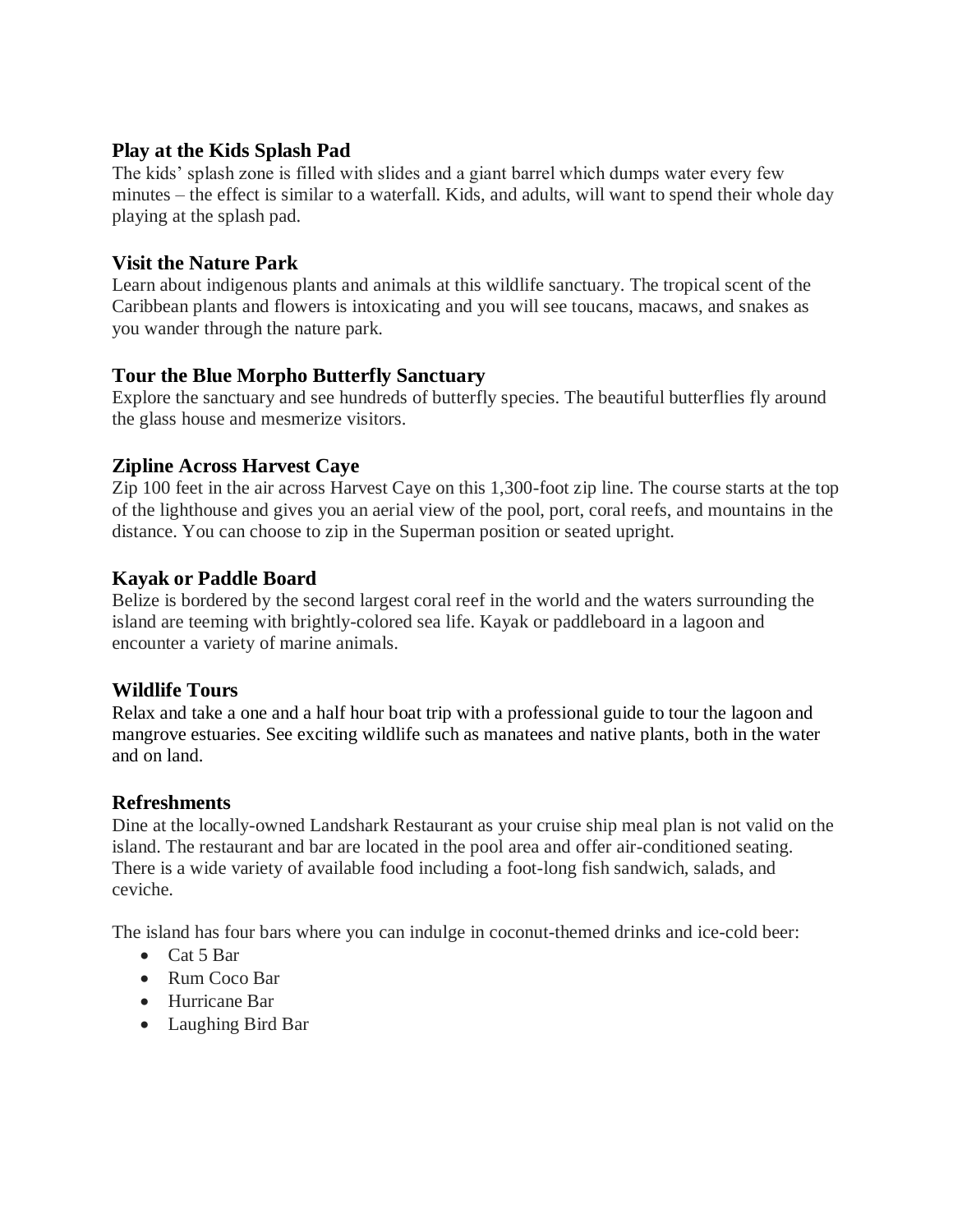### **Shopping**

The shops in the market area are mostly locally-owned and sell locally-crafted goods. You will find hand-crafted gifts, paintings, t-shirts, rum, and chocolate. Moho Chocolates is a local shop which sells chocolates made from Belizean cocoa beans. There's also a rum-tasting center where you will find exotic rums, wines, and spirits.

# **MAINLAND BELIZE:**

Explore mainland Belize with a variety of activities for every taste. Take a 15-minute ferry from the marina in Harvest Caye to the transportation hub of Malacate for tours around Placencia and southern Belize.

### **Boating and Fishing**

If you would like to continue your day on the water, there are a variety of options available.

- Sailing
- Catamaran charters
- Fishing, including live-bait fishing, spincast fishing, spearfishing, and deep-water fishing

# **Watersports:**

### **Scuba**

Explore the underwater world while scuba diving. There are lessons for beginners and professionals as well as specialty lessons like underwater navigation. Exciting areas to scuba include:

- Glover's Atoll 90 minutes away; dive at depths of 40-60 feet.
- Turneffe Islands 90 minutes away; dive at depths up to 80 feet.
- Gladden Spit 90 minutes away; dive at depths up to 60 feet.
- Barrier reef 30 minutes away; dive at depths of 35-60 feet.
- Lighthouse Reef/Blue Hole 3 hours away; dive at depths of 50-130 feet.

# **Snorkel**

# **Laughing Bird Caye**

Investigate this national park that is also a UNESCO World Heritage Site and approximately 40 minutes from Placencia. Laughing Bird Caye is a popular Inner Reef destination. Snorkel in a faro, a coral reef surrounding a lagoon. Explore coral gardens, reef fish, and many other marine animals. Encounter lobsters, arrow crabs, barracuda, and a huge variety of reef fish.

# **Silk Cayes and Turtle Alley**

Discover the Silk Cayes and Turtle Alley with a private snorkeling trip. Enjoy the one-hour ride to the Silk Cayes, remote islands surrounded by a coral reef. Explore the protected marine reserve and inspect the brightly-colored coral and tropical fish. Dive into Turtle Alley an encounter sea turtles, nurse sharks, and rays. The animals are attracted to the area as local fishermen leave scraps for the marine animals to eat as they clean their catch.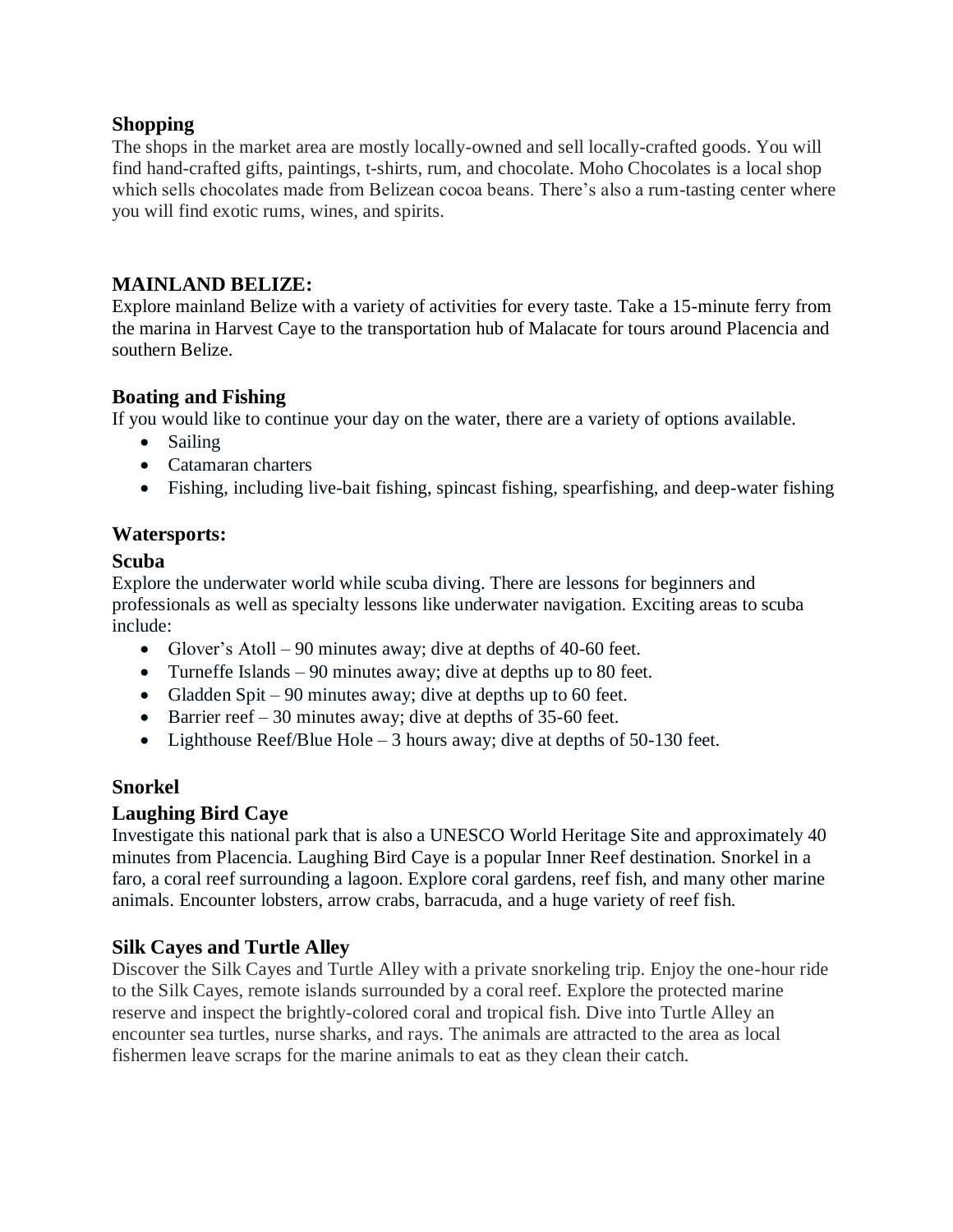#### **Waterfall Swim**

Swim under a cascading waterfall in the rainforest of Belize without hiking through the jungle. Relax and observe this spectacular water display or plunge into the secluded Mayan King Waterfall.

# **Adventure: Rio Grande River Tubing**

Relax during the 60-minute ride to the Rio Grande River and learn about the area and local history. At the Rio Grande River, a Guide will provide safety information and distribute life jackets. Float slowly down the river for approximately one hour with the Guide leading the way. The river is between two and 14 feet in depth and is usually calm. Watch for local wildlife, like iguanas and Howler Monkeys, on the river bank and in the trees overhead. Enjoy some thrills as the river can run faster in some areas. Some excursions may also stop at a local hot spring.

# **Rio Grande River Rafting**

Enjoy the 60-minute ride to the Rio Grande River and learn about the area and local history. A Guide will provide safety information, paddling instructions, safety equipment, and assign you a raft. There is a choice of single, double, or small group rafts which fit up to five participants. Larger rafts will also have a Guide to help with steering and paddling. Stay alert for Howler Monkeys and iguanas. The rafting experience will last approximately one hour and 20 minutes. The river is between two and 14 feet in depth and is usually calm. Enjoy some thrills as the river runs faster in some areas. There will also be a 20-minute stop at a natural hot spring.

# **Sea Kayaking**

Paddle along the coast of Placencia in a sea kayak. The tides can be a little rough, but lessexperienced kayakers can safely paddle near the coastline. Experienced kayakers can paddle to nearby cayes and island hop to their heart's content.

# **Ziplining**

Observe the rain forest from above as you zip two and a half miles across the Mayflower Bocawina National Park. Bocawina is Belize's longest zipline with 14 platforms and nine different runs. Fly down the longest run for 2,300 feet and get a birds-eye view of the rainforest.

# **Waterfall Rappelling**

#### **Antelope Falls**

Climb 1,000 feet to the top of the falls – about one and a half hours – through the rainforest while learning about the local wildlife from the Guide. At the top, swim in the sparkling waters and enjoy the breathtaking views of the rainforest and the Caribbean. Finally, rappel down the waterfalls over 250-feet with two rappels. Enjoy this adrenaline-filled four-hour tour.

#### **Bocawina Falls**

Learn the secrets of the rainforest on your 20-minute hike through the jungle to the top of Bocawina Falls. Rappel 100-feet down the falls to the pool below. Relax with a swim in the waterfall pool after your exciting descent on this two-hour tour.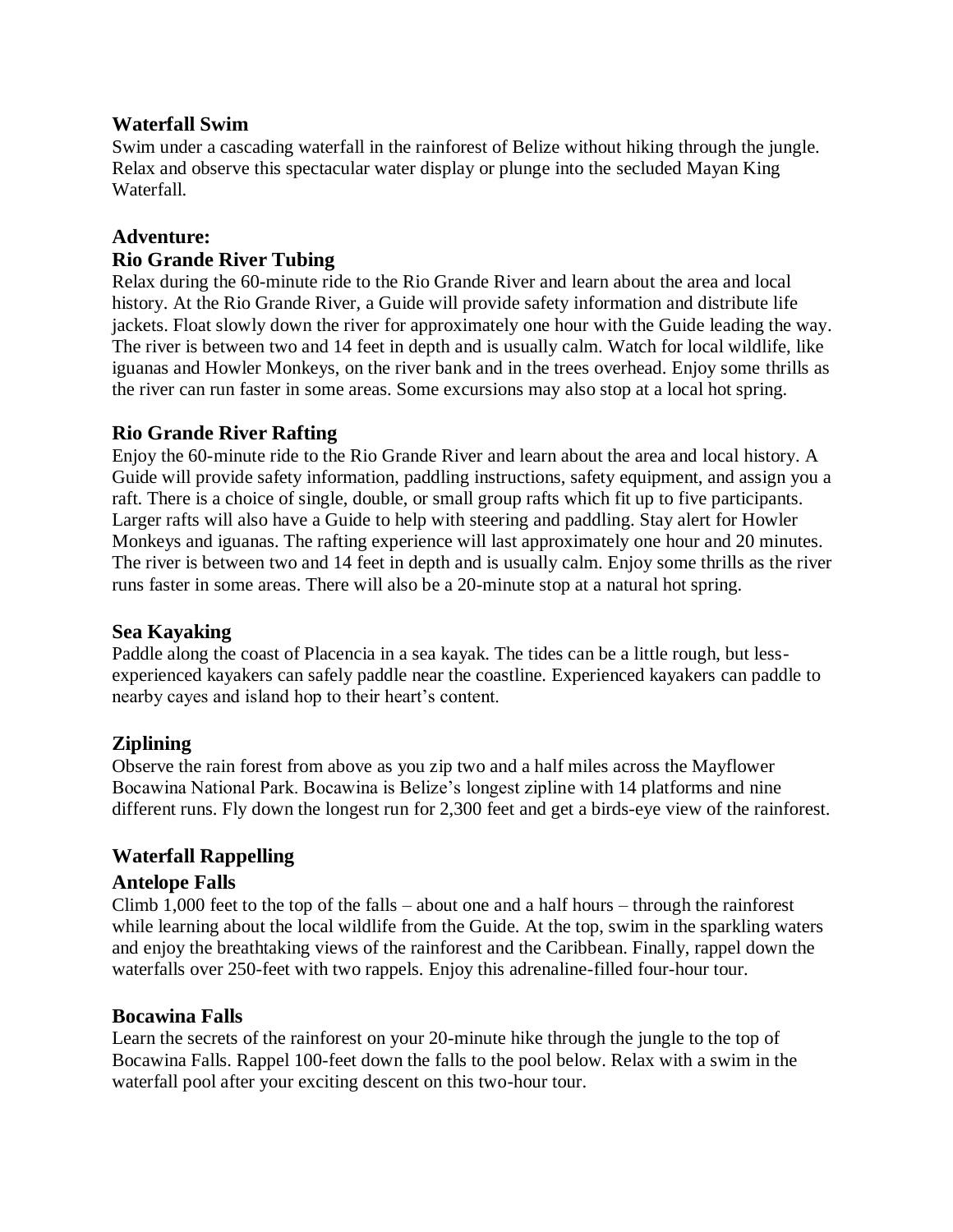#### **Parasailing**

Discover Belize from above on a thrilling parasailing adventure. A flight crew will provide instruction and safety equipment. You will parasail hundreds of feet above the waters of Belize with a panoramic view of the island and coral reefs on this adrenaline-packed activity.

#### **Horseback Riding**

Experience Belize on horseback at a family-owned private ranch. Perfect for beginners and experienced riders, the staff at the ranch will ensure you have fun. After the ride, swim in a natural swimming hole formed by two rapids to cool down.

#### **Nature and Wildlife:**

#### **Cockscomb Basin Wildlife Sanctuary and Jaguar Preserve**

Hike on a wild jungle adventure in the Cockscomb Basin Wildlife Sanctuary and Jaguar Preserve. Learn about the park history at the Visitors' Center, six miles deep inside the jungle. This protected rainforest is home to jaguars and exotic birds, as well as other large cats. Begin your tour with a briefing from the Guide. Hike 40 minutes to the river and enjoy a relaxing float on a tube, followed by a shorter, 15-minute hike to the spectacular Ben's Bluff waterfall, and a hike back to the Visitors' Center.

#### **Monkey River Tour and Manatee Watch**

Trek into the remote jungle near Monkey River Village, where you are likely to see troops of black Howler Monkeys, deer, ocelots, tapirs, and other wildlife. An expert Guide will sail you through a mangrove forest and then hike through undeveloped terrain. Look for crocodiles, manatees, and turtles. Listen for the unique Howler Monkey communications as they loudly declare their territory.

#### **Birdwatching**

Hike through Mayflower Bocawina National Park to observe and hear many different bird species. The tropical weather and undeveloped habitats are home to a large number of native and migrant birds. There have been over 290 bird species identified in southern Belize.

#### **Cultural, Food & Drink Tours**

#### **Mayan Temple at Nim LI Punit**

Journey one hour away into the past and learn how ancient Mayans lived at Nim Li Punit, which means "large hat" in the Mayan Kekchi language. The name was derived from a drawing found in the ruins of a Mayan ruler wearing a large hat on his head. Climb 100 steps around the ruins and imagine their lives and daily rituals in these beautiful ruins, which also house a museum and a welcome center. The museum has a variety of artifacts, as well as Mayan drawings and writings. Notable at the ruins are the Plaza of the Royal Tombs and Plaza of the Stellae – stellaes are carved stone monuments used to record events such as battles and alliances. The ruins also feature a ball court and an observatory – the highest point is 220 feet. View the ruins from above where you may be able to glimpse views of the Caribbean. The area is shaded and the valley below is full of cohune palms.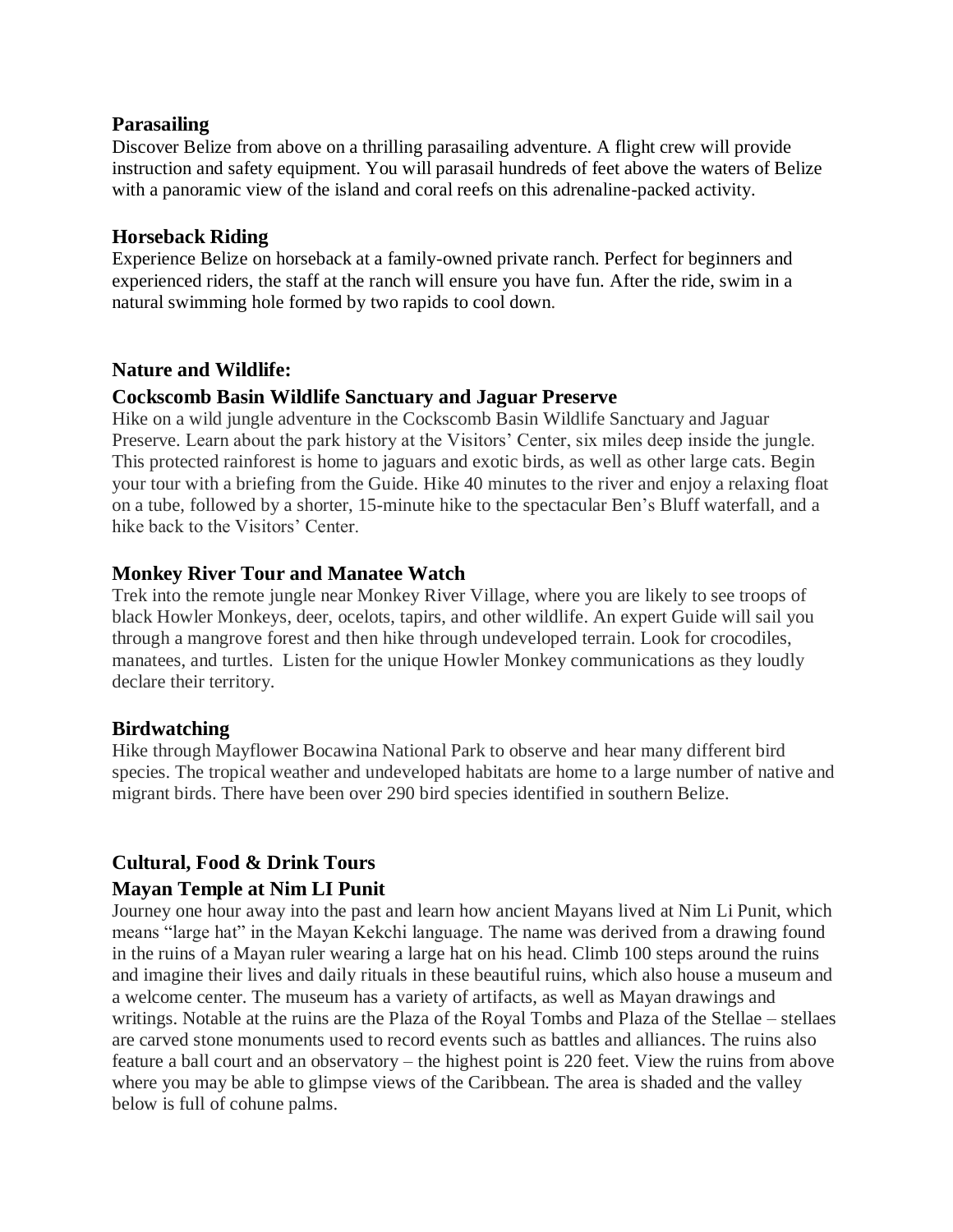### **[Lubaantun and Blue Creek Cave](https://www.viator.com/tours/Placencia/Lubaantun-and-Blue-Creek-Cave/d23725-43876P19)**

Explore Lubaantun, the largest Mayan ceremonial site in Belize. Lubaantun means Place of the Fallen Stones and it was built without mortar. Archeologists found a controversial crystal skull at the site which is still unexplained. Other artifacts include grinding stones, beads, shells, turquoise, and obsidian blades. After exploring Lubaantun, hike 20 minutes through the jungle to the Blue Creek Cave Nature Reserve, where you can climb rocks and swim into the cave with a life jacket and headlamp. Discover a mysterious underground waterfall in this extensive cave system which local Mayans claim reaches all the way to Guatemala!

### **Mayan Village Life Experience**

Discover authentic Mayan village life a mere one-hour away in Big Falls with two local families. Big Falls is located in southern Belize, surrounded by the enchanting rain forest. Visit the Cal family and learn how to grind corn and make tortillas from scratch. You will also learn about basic chocolate production and sample all you help create. The second visit is with the Chiac family. These Mayan artisans will discuss their work with palm trees and how they make hammocks. Explore traditional Mayan medicines, crafts, and culture.

#### **Seine Bight**

Stroll north of Placencia Village to Seine Bight and experience the Garifuna culture in this village of approximately 1,000 inhabitants. Many of the traditional houses are on stilts. Enjoy the culture, beaches, and beautiful swimming areas. The village is primarily comprised of Garinagu, devoted Roman Catholics, and villages perform traditional drumming, dancing, and singing. Local artists and craftsmen display paintings, straw hats, woven baskets, and dolls. Discover the wildlife carvings that are also hand-painted. Dine on traditional Garinagu foods such as darasa, fried fish, fried plantain, and bundiga. Savor pastries like coconut crust and powder buns.

#### **Taste Belize Tours**

Embrace Belize with your senses! Take a chocolate tour, cooking class, or rum tasting and discover the culinary Belize!

#### **Chocolate Tour**

Experience hands-on, traditional Mayan chocolate-making, from bean to bar, and make your own chocolate! Local farmers grow the cacao certified organic beans. A local farmer will explain the chocolate-making process, detailing how the beans are extracted from the pods, fermented, and dried. Roast your own cacao bean on a clay griddle and make chocolate on the Mayan grinding stone. Taste the flavor of your very own chocolate and understand how traditional Mayan chocolate is meant to be savored.

#### **Harvest Caye Spice Farm and Tropical Botanical Garden**

Enjoy a 45-minute ride to a tropical paradise in southern Belize. The Spice Farm at the Golden Stream Plantation was established in 1990 and opened to the public in 2011. A visiting couple from India noticed the similarities in Belizean climate to India and started the project. Take a guided tour of the property for a one-of-a-kind sensory experience. The tour is approximately one mile with stops to taste exotic fruits such as jackfruits and mangos. Enjoy the heady aromas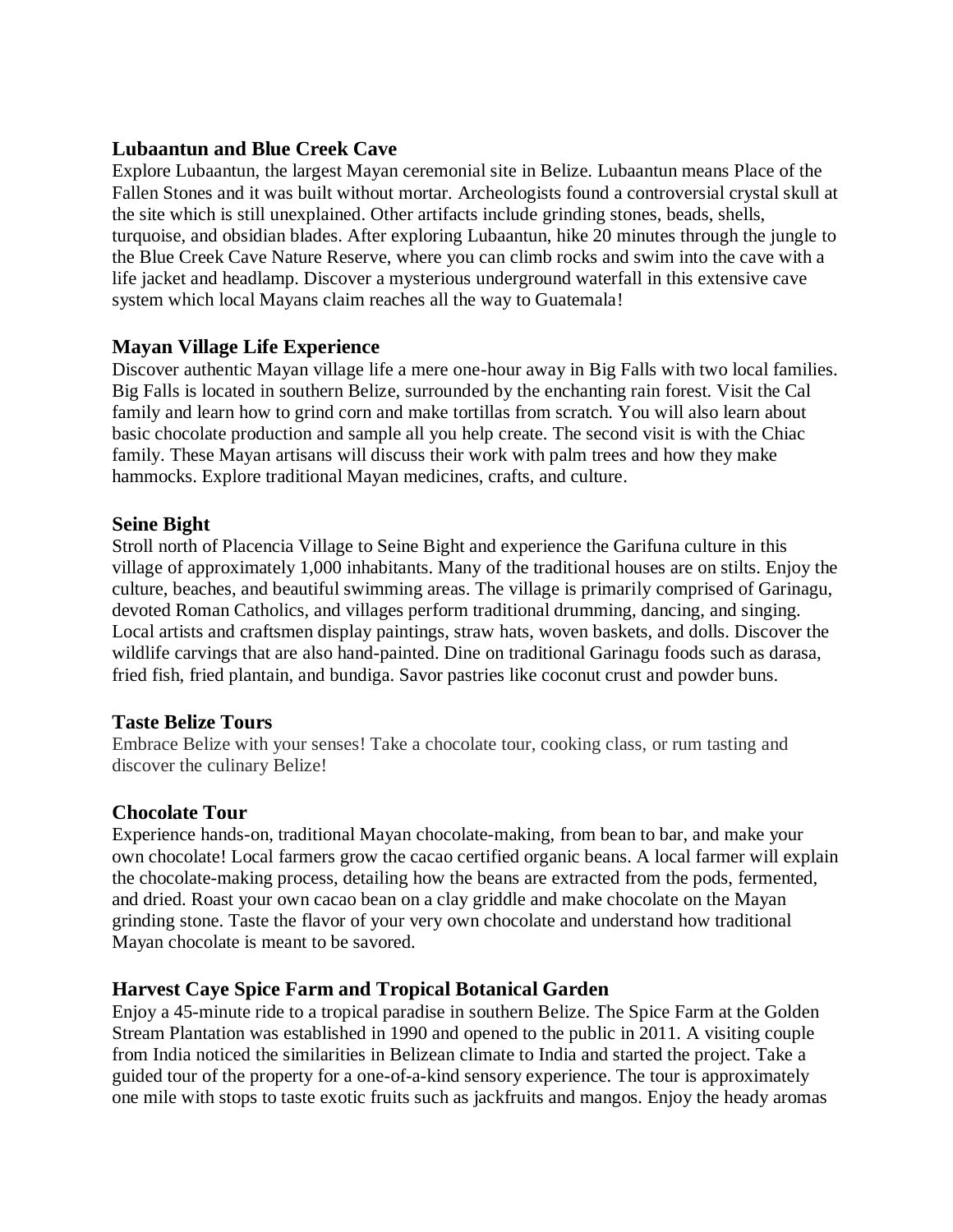of the ethnic spices such as cardamom, nutmeg, and clove. Encounter unusual trees such as the cashew, aji, and nellipuli. Be delighted by flowering plants like hibiscus, jasmine, and Ixora. The Spice Farm is also one of the largest vanilla and black pepper farms in the country, surrounded by teak, rosewood, mahogany, and sandalwood trees. A trolley is available for those with limited mobility and makes limited stops for riders to experience the farm.

### **Shopping:**

#### **Placencia Municipal Pier**

Shop for gifts, local arts and crafts, and tours at the Placencia Municipal Pier. The pier was gifted to Placencia Village so the villagers could enjoy the harbor and help the local economy grow. Dine at one of the restaurants on the pier and meet many tours for mainland Belize.

### **Weather**

Enjoy tropical temperatures year-round with highs up to 87 degrees and lows of 77 degrees (Fahrenheit). The rainy season starts from July through November. The best time to visit Belize is the dry season, from November through April.

### **Speak Like a Local**

Feel like a local when you understand the lingo. Following are some popular Belizean Kriol phrases:

- Gud maanin! Good morning!
- Weh di gaan an? What's up?
- Weh yuh naym? What's your name?
- Da weh time? What time is it?
- Fu chroo? Really?
- Mi love Bileez! I love Belize!

No matter what you do in Harvest Caye, you're bound to have a great time at this memorable, cruise ship destination.

<https://www.cruisehive.com/things-to-do-in-harvest-caye-belize/23688> [https://www.tripadvisor.com/AttractionsNear-g291976-d11892393-](https://www.tripadvisor.com/AttractionsNear-g291976-d11892393-Harvest_Caye_Norwegian_Cruise_Line_Terminal-Dangriga_Stann_Creek.html) [Harvest\\_Caye\\_Norwegian\\_Cruise\\_Line\\_Terminal-Dangriga\\_Stann\\_Creek.html](https://www.tripadvisor.com/AttractionsNear-g291976-d11892393-Harvest_Caye_Norwegian_Cruise_Line_Terminal-Dangriga_Stann_Creek.html) <https://www.shoreexcursioneer.com/harvest-caye> <https://www.roambelize.com/harvest-caye-belize/> [https://www.usatoday.com/story/travel/cruises/2016/12/27/harvest-caye-cruise-port](https://www.usatoday.com/story/travel/cruises/2016/12/27/harvest-caye-cruise-port-belize/95881082/)[belize/95881082/](https://www.usatoday.com/story/travel/cruises/2016/12/27/harvest-caye-cruise-port-belize/95881082/) <http://www.bocawina.com/on-site-adventures> <https://www.viator.com/Placencia/d23725-ttd/2> <https://belize.com/seine-bight/> <https://belize.com/top-10-things-to-do-in-placencia/> <https://moon.com/2014/05/belizean-kriol-for-travelers/>